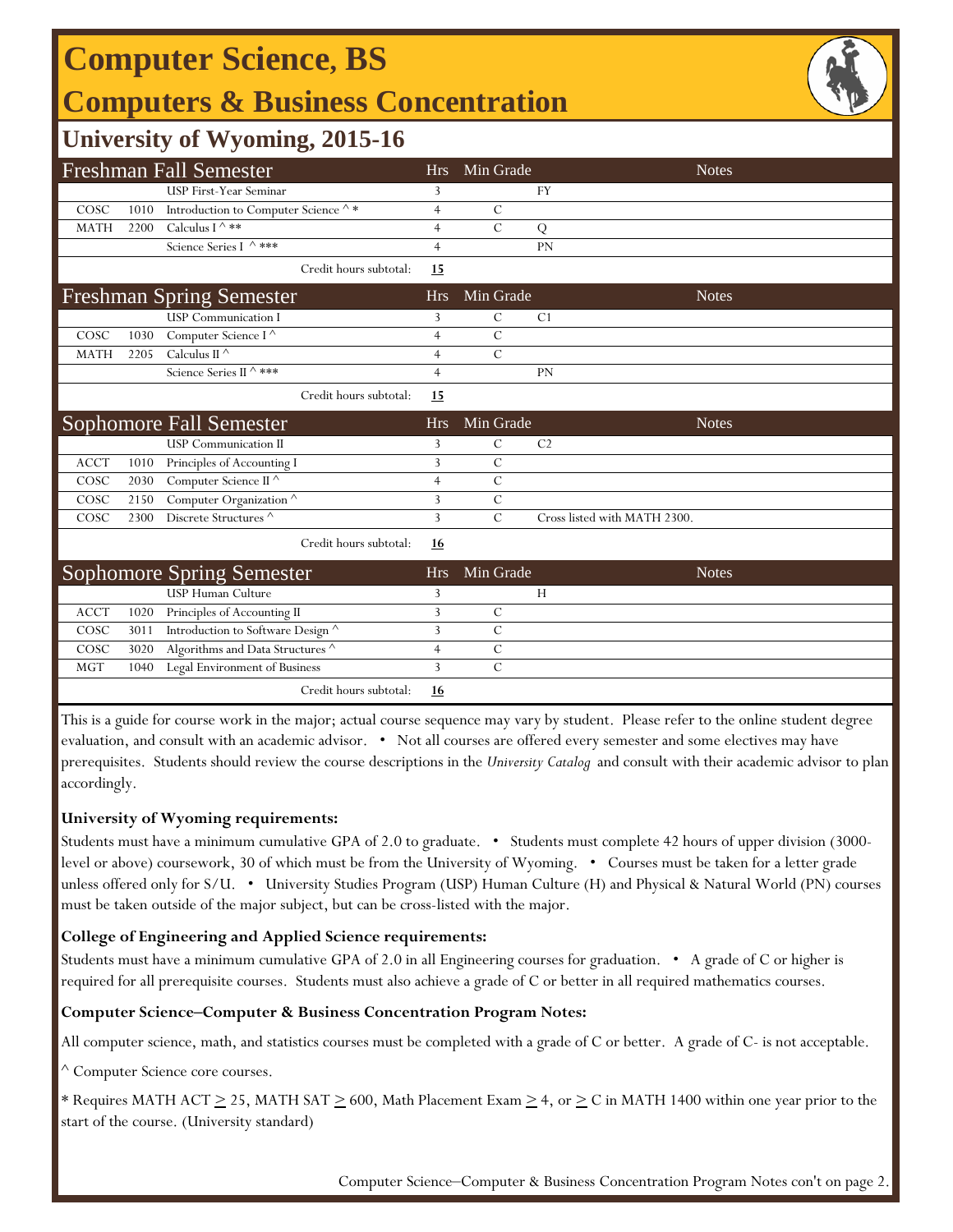| <b>Computer Science, BS</b>                   |      |                                            |                |               |                |                                                                                                                                         |  |  |  |  |  |
|-----------------------------------------------|------|--------------------------------------------|----------------|---------------|----------------|-----------------------------------------------------------------------------------------------------------------------------------------|--|--|--|--|--|
| <b>Computers &amp; Business Concentration</b> |      |                                            |                |               |                |                                                                                                                                         |  |  |  |  |  |
|                                               |      | <b>University of Wyoming, 2015-16</b>      |                |               |                |                                                                                                                                         |  |  |  |  |  |
|                                               |      | <b>Junior Fall Semester</b>                | <b>Hrs</b>     | Min Grade     |                | <b>Notes</b>                                                                                                                            |  |  |  |  |  |
|                                               |      | USP US & Wyoming Constitutions             | 3              |               | V              |                                                                                                                                         |  |  |  |  |  |
| <b>STAT</b>                                   | 4220 | Basic Engineering Statistics ^             | 3              | C             |                | Can substitute STAT 2010 (Statistical Concepts), STAT 2050 (Fund<br>of Statistics), or STAT 2070 (Intro Stats for the Social Sciences). |  |  |  |  |  |
| <b>MGT</b>                                    | 3110 | <b>Business Ethics</b>                     | 3              | $\mathcal{C}$ |                |                                                                                                                                         |  |  |  |  |  |
|                                               |      | Operating System Course ****               | 3              | $\mathcal{C}$ |                |                                                                                                                                         |  |  |  |  |  |
|                                               |      | Science Elective I ^ *****                 | $\overline{4}$ |               |                |                                                                                                                                         |  |  |  |  |  |
|                                               |      | Credit hours subtotal:                     | <u>16</u>      |               |                |                                                                                                                                         |  |  |  |  |  |
|                                               |      | <b>Junior Spring Semester</b>              | Hrs            | Min Grade     |                | <b>Notes</b>                                                                                                                            |  |  |  |  |  |
| $\cos c$                                      | 3050 | Ethics for the Computer Professional       | $\mathbf{1}$   | $\mathcal{C}$ |                |                                                                                                                                         |  |  |  |  |  |
| COSC                                          | 4820 | Database Systems                           | 3              | $\mathbf C$   |                |                                                                                                                                         |  |  |  |  |  |
| <b>MGT</b>                                    | 3210 | Management and Organization                | 3              | $\mathcal{C}$ |                |                                                                                                                                         |  |  |  |  |  |
| <b>FIN</b>                                    | 3250 | Corporate Finance                          | 3              | $\mathcal{C}$ |                |                                                                                                                                         |  |  |  |  |  |
|                                               |      | Science Elective II ^ *****                | $\overline{4}$ |               |                |                                                                                                                                         |  |  |  |  |  |
|                                               |      | Credit hours subtotal:                     | 14             |               |                |                                                                                                                                         |  |  |  |  |  |
|                                               |      | <b>Senior Fall Semester</b>                | Hrs            | Min Grade     |                | <b>Notes</b>                                                                                                                            |  |  |  |  |  |
|                                               |      | USP Human Culture                          | 3              |               | Н              |                                                                                                                                         |  |  |  |  |  |
| COSC                                          | 4210 | Analysis and Design of Information Systems | 3              | $\mathcal{C}$ |                |                                                                                                                                         |  |  |  |  |  |
| COSC                                          | 4950 | Senior Design I <sup>^</sup>               | $\mathbf{1}$   | $\mathcal{C}$ |                |                                                                                                                                         |  |  |  |  |  |
| <b>MKT</b>                                    | 3210 | Introduction to Marketing                  | 3              | $\mathbf C$   |                |                                                                                                                                         |  |  |  |  |  |
|                                               |      | Computer Science Elective I ******         | 3              | $\mathcal{C}$ |                |                                                                                                                                         |  |  |  |  |  |
|                                               |      | <b>Upper Division Business Elective</b>    | 3              | $\mathcal{C}$ |                |                                                                                                                                         |  |  |  |  |  |
|                                               |      | Credit hours subtotal:                     | 16             |               |                |                                                                                                                                         |  |  |  |  |  |
|                                               |      | <b>Senior Spring Semester</b>              | Hrs            | Min Grade     |                | <b>Notes</b>                                                                                                                            |  |  |  |  |  |
|                                               |      | <b>USP</b> Communication III               | 3              | $\mathcal{C}$ | C <sub>3</sub> |                                                                                                                                         |  |  |  |  |  |
| COSC                                          | 4220 | Design and Implementation                  | 3              | $\mathbf C$   |                |                                                                                                                                         |  |  |  |  |  |
| COSC                                          | 4955 | Senior Design II <sup>^</sup>              | $\overline{2}$ | $\mathcal{C}$ |                |                                                                                                                                         |  |  |  |  |  |
|                                               |      | Computer Science Elective II ******        | 3              | $\mathcal{C}$ |                |                                                                                                                                         |  |  |  |  |  |
|                                               |      | <b>Upper Division Elective</b>             | $\overline{3}$ |               |                |                                                                                                                                         |  |  |  |  |  |
|                                               |      | Credit hours subtotal:                     | <u>14</u>      |               |                |                                                                                                                                         |  |  |  |  |  |
|                                               |      | <b>TOTAL CREDIT HOURS:</b>                 | 122            |               |                |                                                                                                                                         |  |  |  |  |  |

**Computer Science‒Computer & Business Concentration Program Notes con't:**

\*\* Requires MATH ACT  $\geq$  27, MATH SAT  $\geq$  600, Math Placement Exam  $\geq$  5, or  $\geq$  C in MATH 1405 or 1450. (University standard)

\*\*\* Science Series I & II. Students must complete two courses from a tightly-coupled series, each of which has a lab component and recommended for science or engineering majors. Be aware that the first course in each series has a Math Placement Exam or course prerequisite requirement; please consult the course descriptions in the *University Catalog* for specific information. Courses can be selected from:

CHEM 1020 (General Chemistry I) & CHEM 1030 (General Chemistry II)

CHEM 1050 (Advanced General Chemistry I) & CHEM 1060 (Advanced General Chemistry II)

LIFE 1010 (General Biology I) & LIFE 2022 (Animal Biology) or LIFE 2023 (Biology of Plants & Fungi)

PHYS 1110 (General Physics I) & PHSY 1120 (General Physics II)

PHYS 1210 (Engineering Physics I) & PHYS 1220 (Engineering Physics II)

PHYS 1310 (College Physics I - ) & PHYS 1320 (College Physics II)